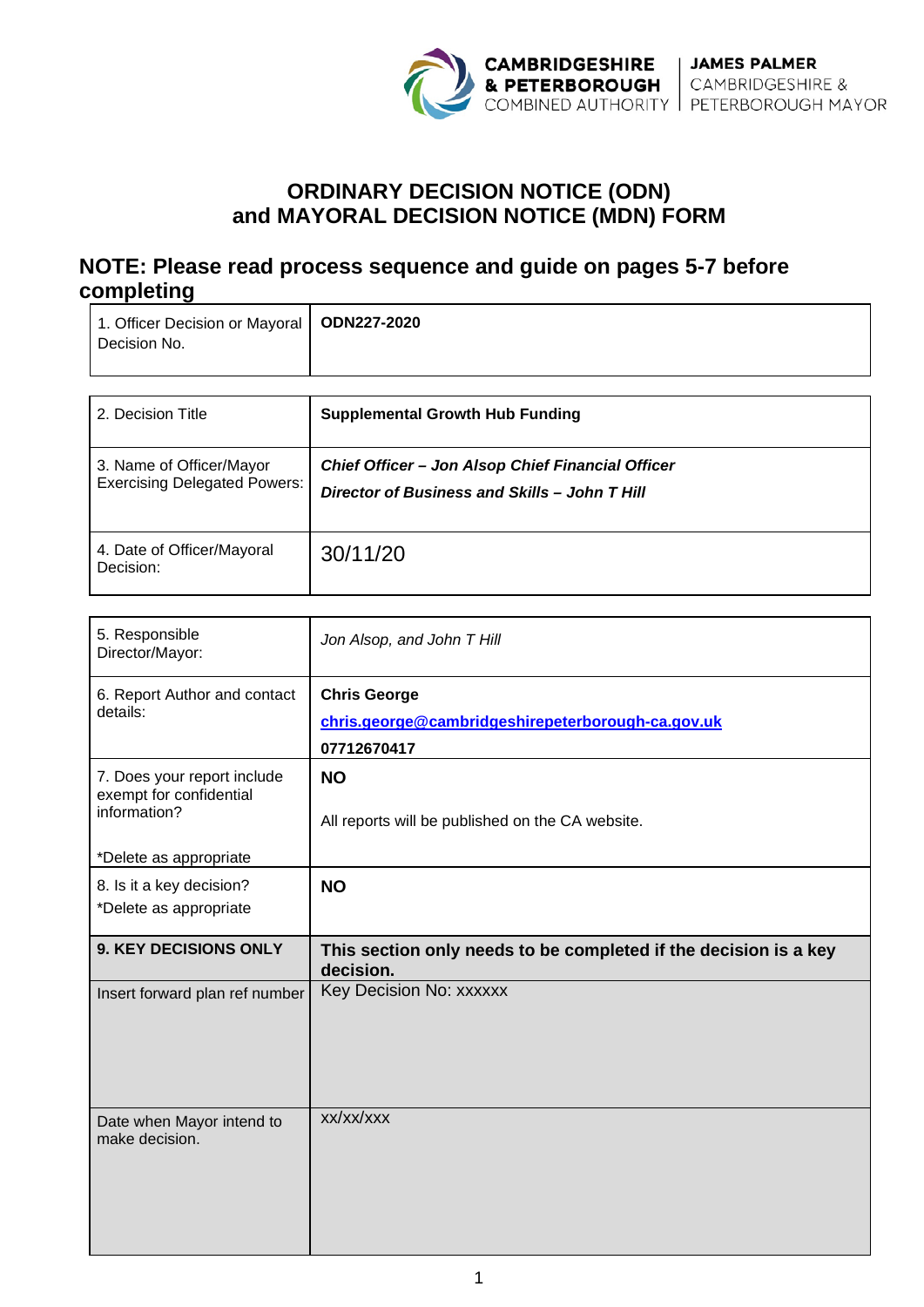

| Date report published<br>on the website                                | xx/xx/xxx |
|------------------------------------------------------------------------|-----------|
| Implementation Date                                                    | xx/xx/xxx |
| Does the report have any<br>annex that contains exempt<br>information? | YES / NO  |

| 10. Decision taken              | The Chief Finance Officer agreed to:                                                                                                                                                                                                                                                                                                                                                                                                                                                            |  |  |
|---------------------------------|-------------------------------------------------------------------------------------------------------------------------------------------------------------------------------------------------------------------------------------------------------------------------------------------------------------------------------------------------------------------------------------------------------------------------------------------------------------------------------------------------|--|--|
| Please consult with Legal prior | Accept the grant offered via BEIS of £290,000                                                                                                                                                                                                                                                                                                                                                                                                                                                   |  |  |
| to completing this section.     | The Director of Business and Skills agreed to:                                                                                                                                                                                                                                                                                                                                                                                                                                                  |  |  |
|                                 | The Supplementary Grant spend commits to agreed Growth Hub<br>٠<br>delivery activities to ensure that businesses in every region have<br>access to high quality free and impartial advice and guidance. In<br>addition, in recognition of the short-term pressures faced by Growth<br>Hubs as a result of COVID-19, an agreed percentage of the<br>Supplementary Grant is available for spend on activities and solutions<br>to alleviate immediate pressures on businesses caused by COVID-19. |  |  |
| 11. Authorisation               | This decision has been taken under:                                                                                                                                                                                                                                                                                                                                                                                                                                                             |  |  |
| *Delete as appropriate          | 1. Delegations to the Chief Financial Officer                                                                                                                                                                                                                                                                                                                                                                                                                                                   |  |  |
|                                 | To accept grant offers on behalf of the Combined Authority subject to all the<br>terms and conditions set out by the grant awarding body                                                                                                                                                                                                                                                                                                                                                        |  |  |
|                                 | Scheme of Delegation & Proper Officers (Ch 17 para. 5.5)                                                                                                                                                                                                                                                                                                                                                                                                                                        |  |  |
|                                 | 2. The Director of Business and Skills (Ch 17 para 2.1)                                                                                                                                                                                                                                                                                                                                                                                                                                         |  |  |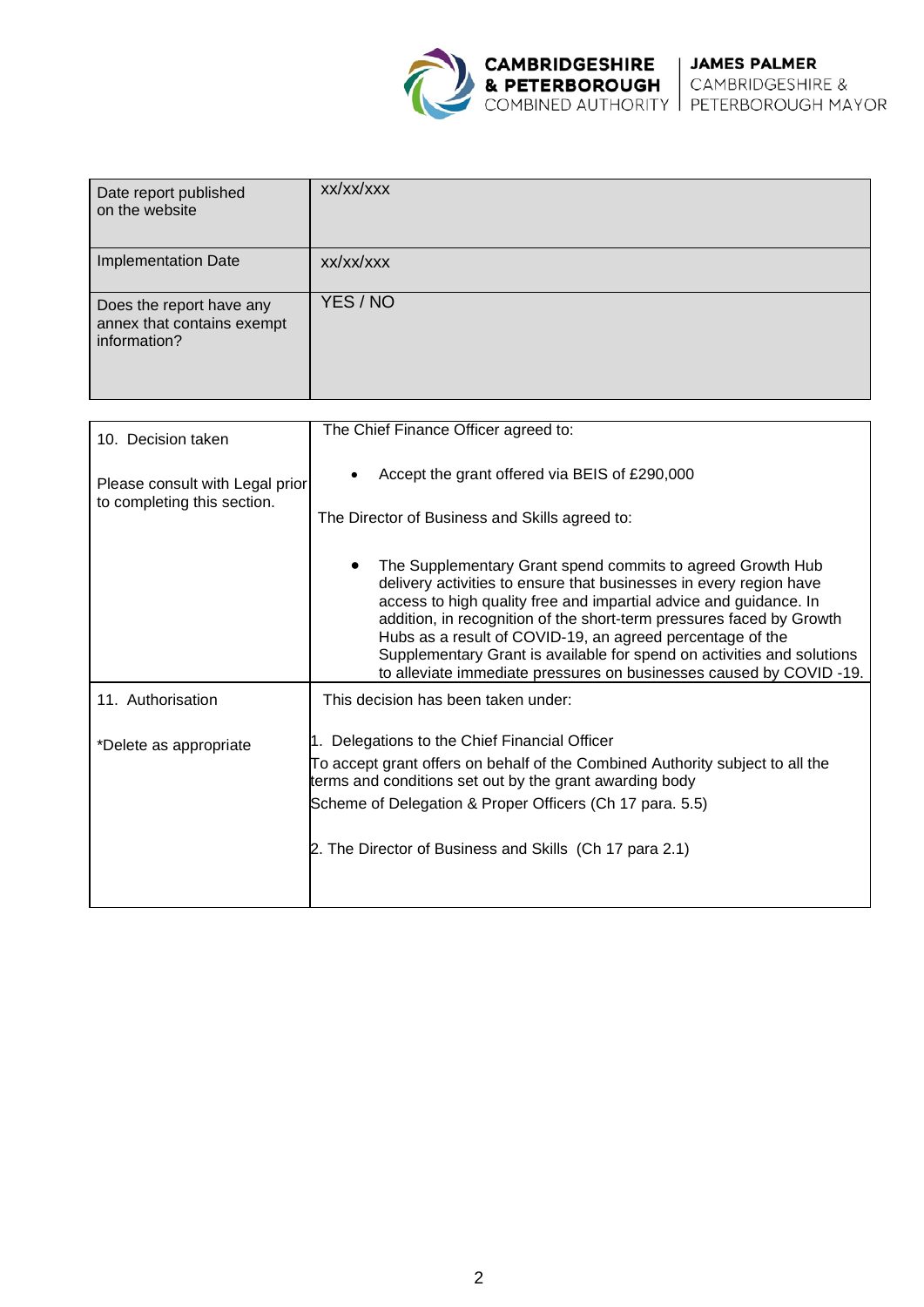

| 12. Background Information                         | BEIS awarded £290,000 to the CPCA Growth Hub to overcome the<br>difficulties Growth Hubs were faced with in light of the COVID-19<br>pandemic.                                                                                                                                                                                                                                                                          |                                                                     |  |  |  |
|----------------------------------------------------|-------------------------------------------------------------------------------------------------------------------------------------------------------------------------------------------------------------------------------------------------------------------------------------------------------------------------------------------------------------------------------------------------------------------------|---------------------------------------------------------------------|--|--|--|
|                                                    | The aim being to ensure that businesses in every region have access<br>to high quality free and impartial advice and guidance. In addition, in<br>recognition of the short-term pressures faced by Growth Hubs as a<br>result of COVID-19, an agreed percentage of the Supplementary Grant<br>is available for spend on activities and solutions to alleviate immediate<br>pressures on businesses caused by COVID -19. |                                                                     |  |  |  |
|                                                    | The CPCA are aiming to recruit additional advisors to assist local<br>businesses in accessing advice both face to face and virtually,<br>dependent on clients preferences. Additionally, there will a number of<br>webinars open to all business leaders covering various topics.                                                                                                                                       |                                                                     |  |  |  |
|                                                    | Furthermore, where required, the funding will be utilised to provide<br>additional market research and the provision of additional necessary<br>reports to BEIS and Business Board.                                                                                                                                                                                                                                     |                                                                     |  |  |  |
| 13. Alternative options<br>considered.             | <b>Option 1</b> – accept the award – this is compliant and ensures local businesses<br>receive the support necessary at this time                                                                                                                                                                                                                                                                                       |                                                                     |  |  |  |
|                                                    | <b>Option 2</b> – do not accept the grant – this would leave SMEs without support at<br>a key time and would not be compliant                                                                                                                                                                                                                                                                                           |                                                                     |  |  |  |
| 14. Financial Implications                         | Grant funding of £290,000                                                                                                                                                                                                                                                                                                                                                                                               |                                                                     |  |  |  |
|                                                    | This funding will be utilised to deliver the above-mentioned services and<br>expenditure will not exceed the amount awarded.                                                                                                                                                                                                                                                                                            |                                                                     |  |  |  |
|                                                    | A new cost centre will be created to ensure all income and expenditure is tracked<br>accurately.<br>There will be no wider impact on the overall CPCA budget.                                                                                                                                                                                                                                                           |                                                                     |  |  |  |
|                                                    |                                                                                                                                                                                                                                                                                                                                                                                                                         |                                                                     |  |  |  |
| 15. Comments from finance                          | This programme will be closely monitored to ensure there is no overspend.<br>Additional staff will be employed on an interim basis as no long term commitment<br>can be given.                                                                                                                                                                                                                                          |                                                                     |  |  |  |
| holder where relevant                              | 16. Comments from legal case Lega Services have reviewed the Letter and terms of funding from BEIS dated<br>11.9.2020 and confirms they are fit for CPCA's purpose and fit to sign by way of<br>the Acceptance at Annex A.                                                                                                                                                                                              |                                                                     |  |  |  |
| 17. Consultation<br><b>Please retain emails to</b> | * Please tick relevant consultees on<br>this decision.                                                                                                                                                                                                                                                                                                                                                                  | Please insert the name of consultee<br>and date of written approval |  |  |  |
| show that relevant<br>officers have approved       | Chief Executive*                                                                                                                                                                                                                                                                                                                                                                                                        | N/A                                                                 |  |  |  |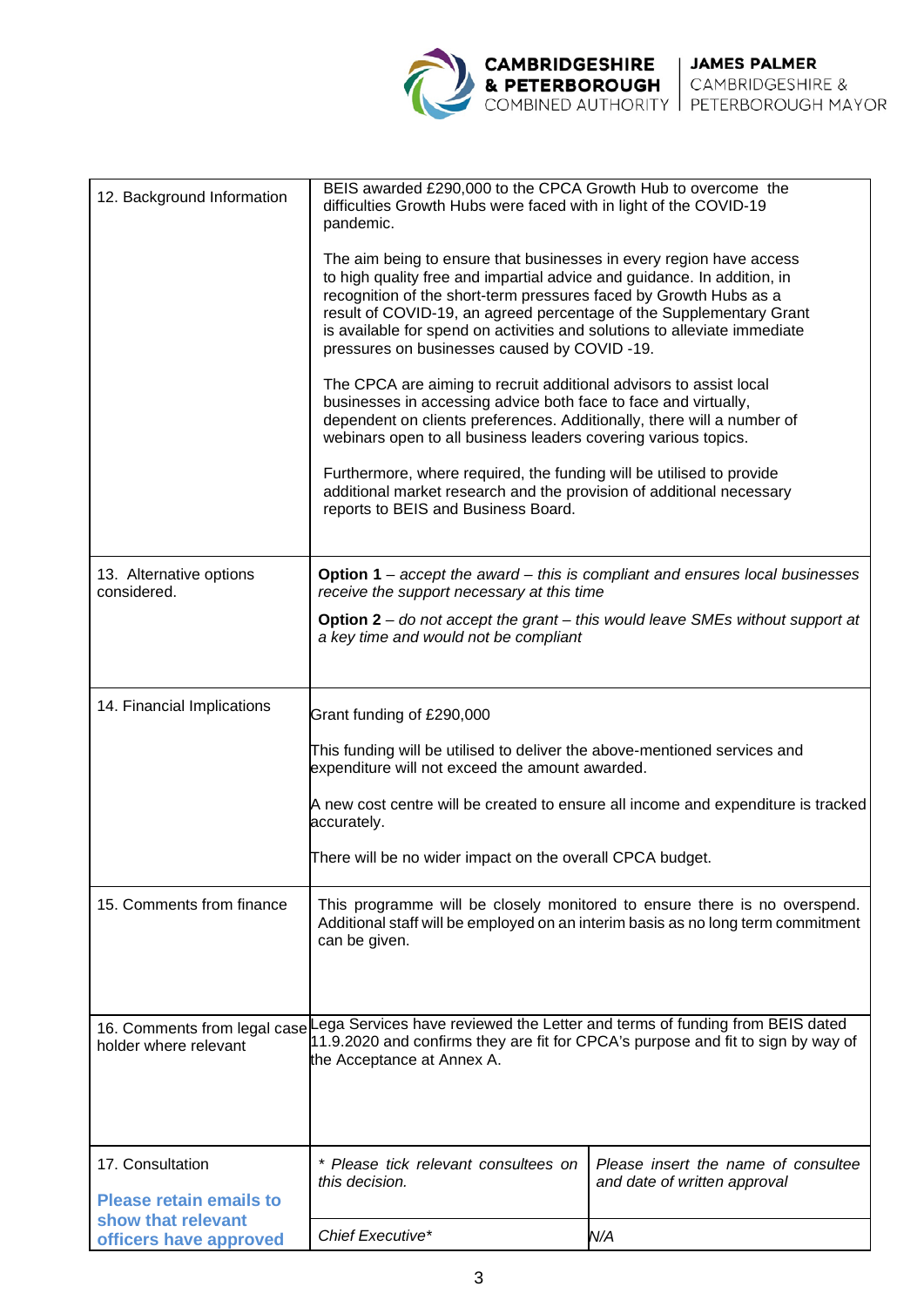

| the intended decision.                                                                                                                                                                                | Responsible Director/Chief Officer*                                   | John T. Hill 06/10/2020                             |                          |
|-------------------------------------------------------------------------------------------------------------------------------------------------------------------------------------------------------|-----------------------------------------------------------------------|-----------------------------------------------------|--------------------------|
|                                                                                                                                                                                                       | <b>Monitoring Officer</b>                                             | Robert Parkin 26.11.20                              |                          |
|                                                                                                                                                                                                       | S73                                                                   | Jon Alsop - 25/09/2020                              |                          |
|                                                                                                                                                                                                       | <b>Procurement Manager</b>                                            | Vanessa Ainsworth - 17.09.20<br>David Cox -17.09.20 |                          |
|                                                                                                                                                                                                       | <b>Finance Manager</b>                                                |                                                     |                          |
|                                                                                                                                                                                                       | Lawyer                                                                |                                                     |                          |
| 18. Declarations / Conflicts of<br>Interests (only if the decision<br>falls under the 'Express<br>Authorisation' category)                                                                            |                                                                       |                                                     |                          |
| 19. Supporting documentation                                                                                                                                                                          | Appendix 1 - Grant Offer Letter                                       |                                                     |                          |
|                                                                                                                                                                                                       |                                                                       |                                                     |                          |
| 20. Officer/Mayor signature                                                                                                                                                                           | Please Include email evidence                                         |                                                     | <b>Date</b>              |
|                                                                                                                                                                                                       | Jonathe Avop<br>Signature:<br>Name: Jon Alsop Chief Financial Officer |                                                     | 30<br><b>Nov</b><br>2020 |
|                                                                                                                                                                                                       | Signature:<br>Name: John T Hill Director of Business & Skills         |                                                     |                          |
| Please send a copy of the completed, signed form to Sue Hall so that the information<br>21.<br>can be recorded on the Decision Notice Register and for the ODN/MDN to be published on<br>the website. |                                                                       |                                                     |                          |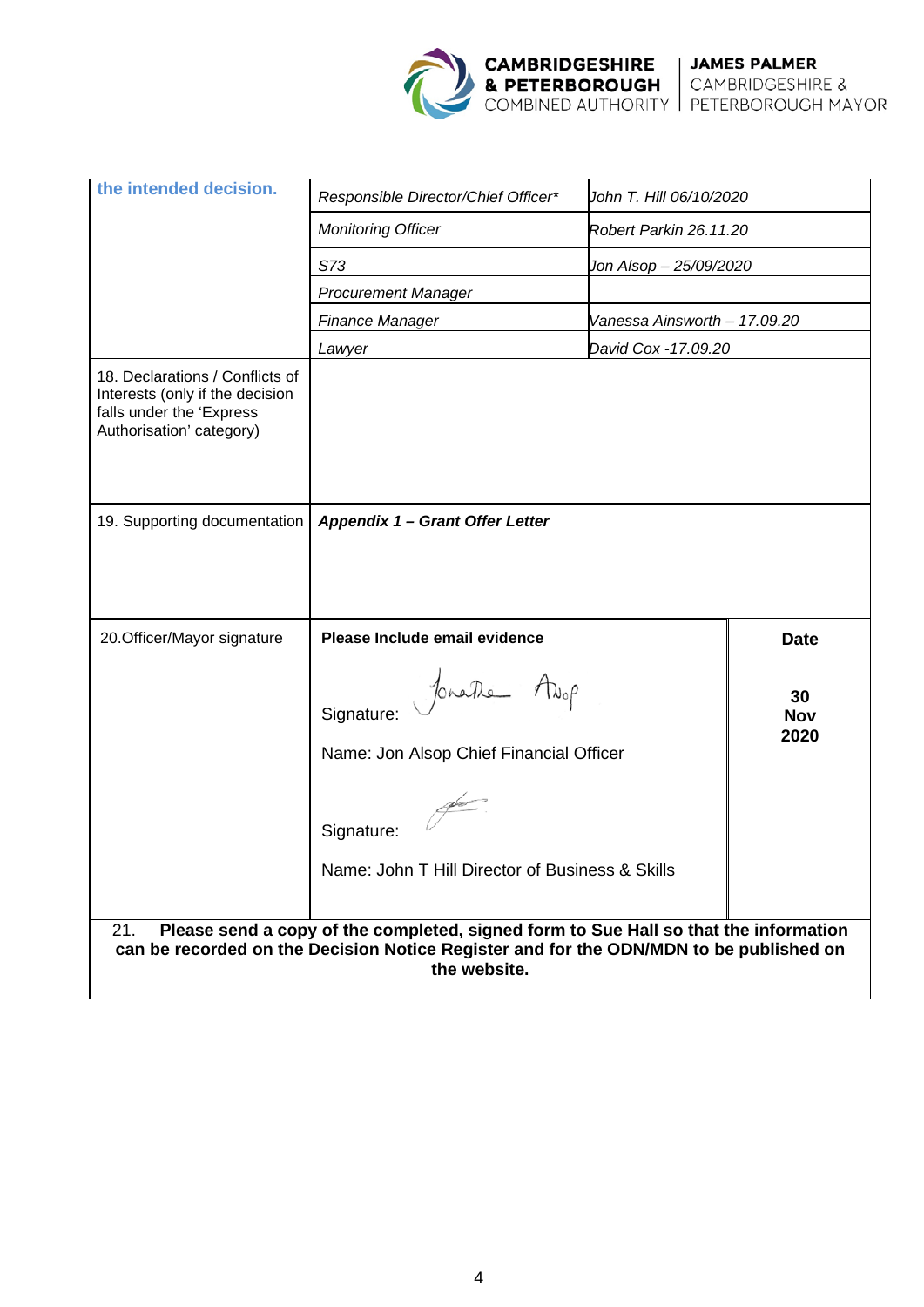

# **Process Sequence**

- 1. Email Sue Hall for ODN/MDN number. Include the Decision Title in the email.
- 2. Complete Q2-Q9 inclusive. Only complete Q9 if it is a key decision.
- 3. Speak to Legal prior to completing Q10 Decision Taken and Q11 Authorisation.
- 4. Complete Q12-Q14 inclusive.
- 5. Send form to Finance Officer to complete Q15.
- 6. Send form to Legal case holder/legal officer providing legal support to complete Q16.
- 7. On Q17, tick the relevant consultees on the decision, insert their name and the date which written approval was received. All emails showing approvals by relevant officers need to be kept and stored in the folder with the ODN. If a contract exists, a copy needs to be attached to the ODN.
- 8. Complete Q18 and Q19.
- 9. When the decision notice is complete, it must be signed off by your Director/Chief Executive for final sign off.
- 10. Copy of final signed copy to be sent to Sue Hall for filing and adding to the website.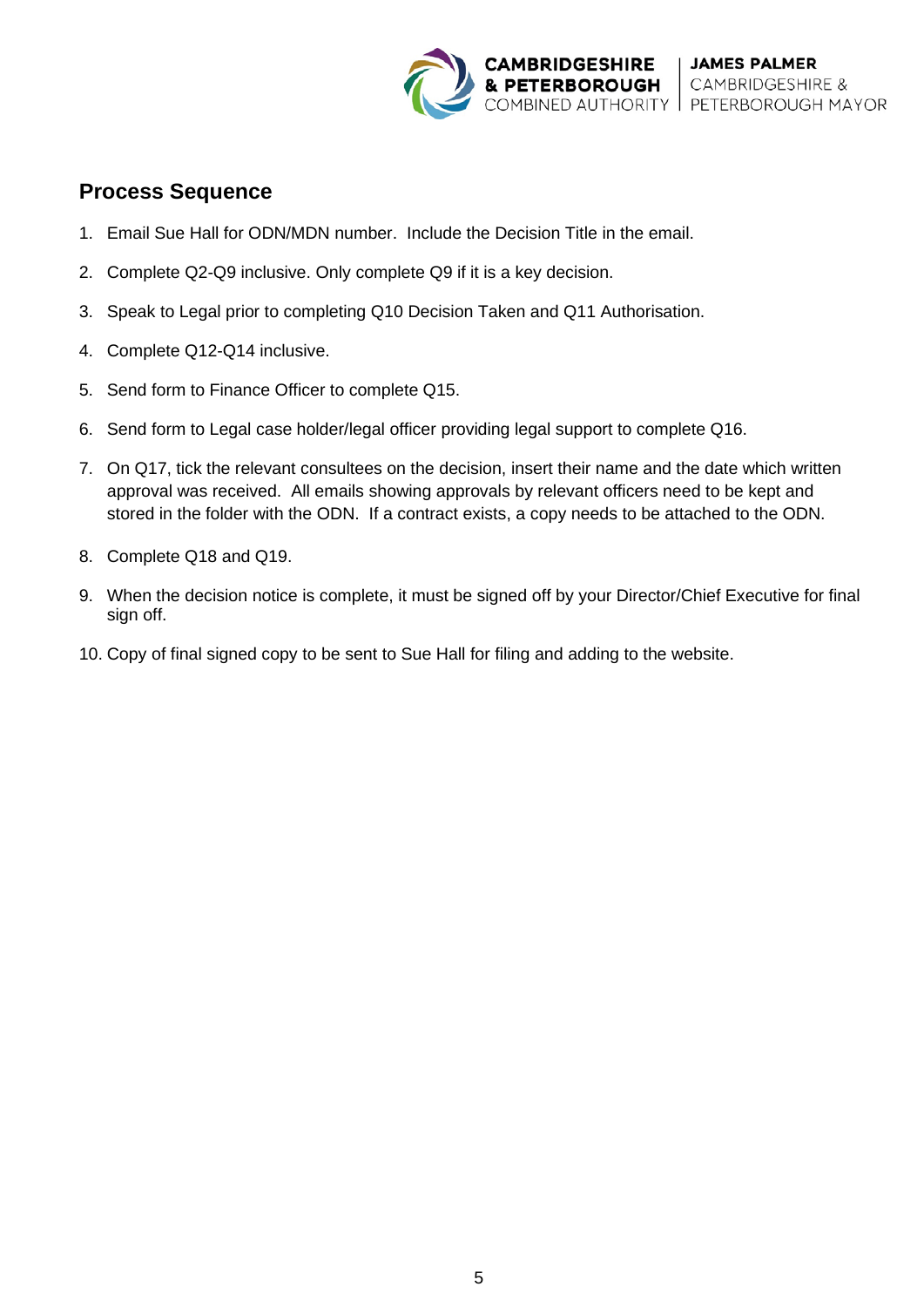

# **Officer Decision Notice (ODN) and Mayoral Decision Notice (MDN)**

There are two types of decision notice (ODN and MDN). This template is used for both.

A Decision Notice **should only be used in exceptional circumstances.** Decisions should form part of project or programme planning and decisions presented to and agreed by the CA Board. **Note**, do not enter into agreements or implement the decision until it has been agreed.

## **1. A Decision Notice needs to be completed for the following reasons:**

## **a. There is no approved budget for the project or it exceeds the current approved budget. A decision notice is used to seek an increase up to £50,000**

Where there is no approved budget for your project or it exceeds the current approved budget, a decision notice can be used to seek an increase of up to £500,000. Increases above £500,000 will require a Board decision. You are required to record the decision under the CA's financial rules (Financial Rules – Chapter 15 of the Constitution) in advance of entering into any financial commitment, noting that it is the full value of the commitment that drives the decision e.g. a £50k contract for 4 years represents a £200k commitment.

## **b. Need to create a contractual commitment and authority is required to enter into a contract under contract standing orders**

A contractual commitment needs to be created and authority is required to enter into a contract under contract standing orders (Contract Rules Chapter 16 of the Constitution).

Read contract standing orders as it states how to go about tendering for contracts or to seek quotes. For example:

- i. In certain circumstances you may need your Director, or the Chief Executive and Monitoring Officer and S73 Officer to enter into a contract depending on the value of the contract.
- ii. Exemptions from Standing Orders require the approval of the Chief Finance Officer or Monitoring Officer (Chapter 16, Part 5 para 2).
- iii. Other examples may to assigning and novating a contract or terminating a contract.

## **c. Required to record the decision under the constitution.**

Matters delegated to Chief Officers are set out in the constitution Chapter 17 – Officer Scheme of Delegation and Proper Officers. (Chapter 17 para 1.3). Where other officers take decisions delegated to them, a decision notice is required as a record.

## **Relevant sections of the constitution**

- Chapter 15 Financial Management Procedure Rules
- Chapter 16 Contract Procedure Rules
- Chapter 17 Officer Scheme of Delegation and Proper Officers

## **Other relevant documents**